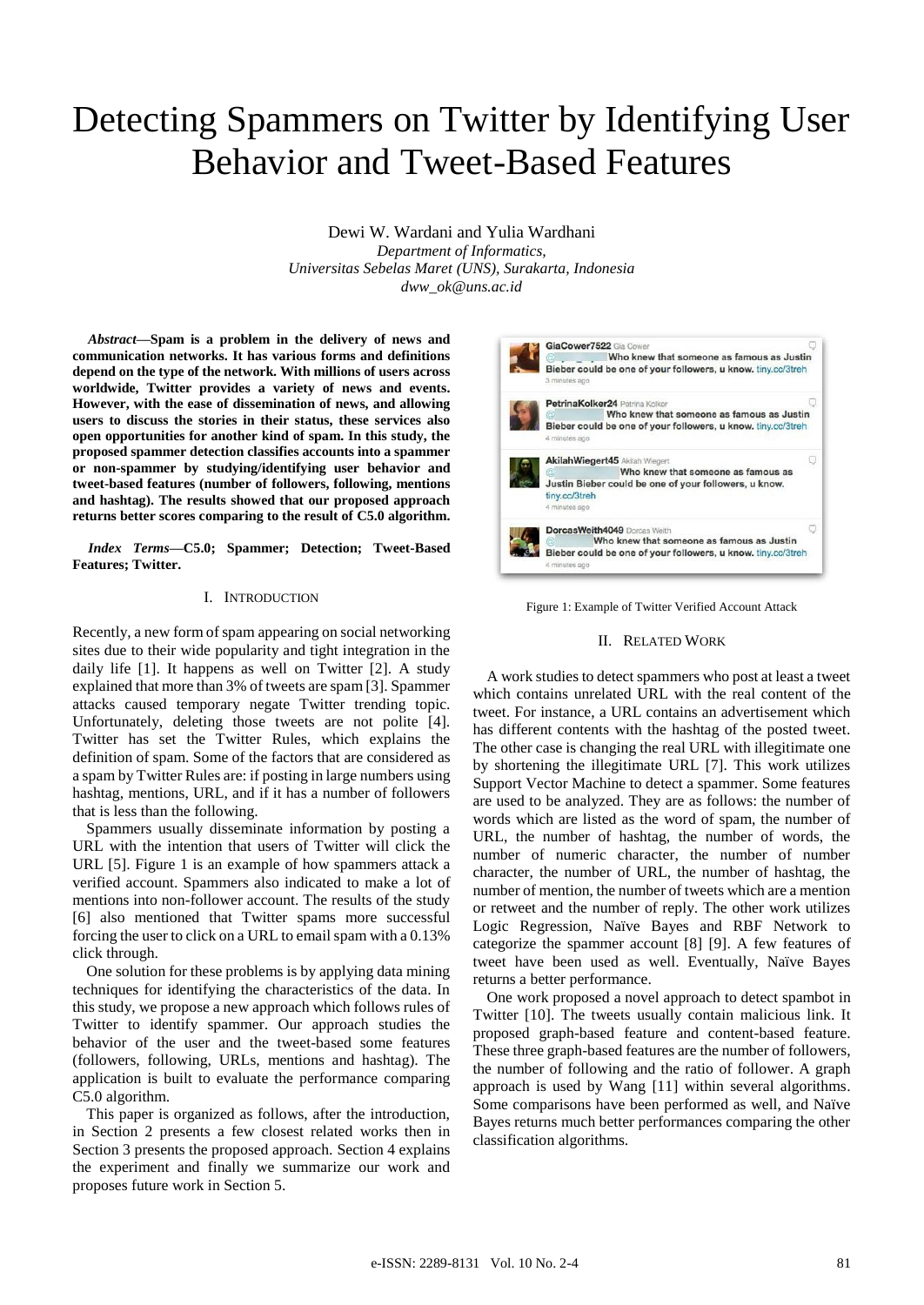# III. PROPOSED APPROACH

## *A. Spammer Detection Algorithm*

We studied the explanation of a spammer by Twitter. The result of the study drives this study to focus on using user and tweet-based features. They are as follows; number of following; number of followers; number of URLs on the 20 most recent tweets; number of mentions at 20 most recent tweets and number of hashtag at 20 most recent tweets.

Spammer detection algorithm is constructed based on the important features that are analyzed in an earlier study which has been explained before. It seems that our approach is much simple than the previous approaches, but later we will show its effectiveness. The pseudo-code of the algorithm is explained as below:

| Input: U (tweet), A (twitter account)                                 |
|-----------------------------------------------------------------------|
| Output: SA (spammer account)                                          |
| (1) Preprocessing of U                                                |
| (2) if is friend = true then $SA =$ spammer;                          |
| (3) elseif isfriend = false AND isurl = true then $A = SA$ ;          |
| (4) elseif isfriend = false AND is url = false AND is mention = true  |
| then $A = SA$ :                                                       |
| $(5)$ elseif isfriend = false AND isurl = false AND ismention = false |
| AND is hashtag = true then $A = SA$ ;                                 |

(6) elseif isfriend = false AND isURL = false AND ismention = false AND ishashtag = false then  $A = SA$ .

# *B. Features Importance Analysis for C5.0*

Features importance analysis is an analysis of the features to get the features which have the most important role in the process of identifying spammers. This research used information gain to determine the ranking of important features. We obtain the rank of features from the highest to the lowest as follow: ishashtag, ismention, isurl and isfriend. Table 1 explains the chosen features to be analyzed by considering the 20 most recent tweets.

Table 1 Description of attributes

| Attribute | Value        | <b>Note</b>             |
|-----------|--------------|-------------------------|
| isfriend  | TRUE         | follower < following    |
|           | <b>FALSE</b> | $follower >= following$ |
| isurl     | TRUE         | $URL \ge 20$            |
|           | <b>FALSE</b> | URL < 20                |
| ismention | TRUE         | Mention $\geq$ 20       |
|           | <b>FALSE</b> | Mention $<$ 20          |
| ishashtag | <b>TRUE</b>  | Hashtag $>= 20$         |
|           |              |                         |

# IV. EXPERIMENT

## *A. Obtaining Dataset*

The dataset is tweets which are related to verified accounts. In this case, we use tweets which are related to Justin Bieber. We use tweets which are addressed to @spam and data which are related to verified account as the training data. We use tweets which related to verified account as the testing data. We obtained three datasets form three verified accounts: @justinbieber, @BarackObama and @ladygaga.

Labeling data is done manually (by some volunteers) by checking on the 20 most recent tweets that have a number of followers, following, number of URLs, the number of mentions, and the number of hashtags. To simplify the process of labeling data, a web-based application has been built to ease the labeling process. Volunteers are asked to handle the process. Each account is classified based on

majority voting. Figure 2 until Figure 6 are the example descriptions of datasets (Dataset 1).

| @MeganWadeXxx<br>fullname: (meganwade x)                                                                                                                                            |                                                                    |           |                |                      |                                  |
|-------------------------------------------------------------------------------------------------------------------------------------------------------------------------------------|--------------------------------------------------------------------|-----------|----------------|----------------------|----------------------------------|
| 75<br>FOLLOWER .                                                                                                                                                                    | 136<br>FOLLOWING                                                   | 0.<br>LRL | 20.<br>MENTION | 0.<br><b>HASHTAG</b> | TRUE<br>(friends)<br>IS SPAULER? |
|                                                                                                                                                                                     | Is Spammer? $\bigcirc$ TRUE $\bigcirc$ FALSE $\bigcirc$ Submit     |           |                |                      |                                  |
|                                                                                                                                                                                     | just WISH one day @justinbieber would notice me it all my dream.   |           |                |                      |                                  |
| WISH one day. @justinbieber will notice me I love him so much and its all I<br>dream<br>@justinbieber wish one day you will notice me love youu<br>@justinbieber love you so much!! |                                                                    |           |                |                      |                                  |
|                                                                                                                                                                                     | just WISH one day @justinbieber would notice me it all my dream    |           |                |                      |                                  |
| WISH one day. @justinbieber will notice me I love him so much and its all I<br>dream.                                                                                               |                                                                    |           |                |                      |                                  |
| @justinbieber love youuu                                                                                                                                                            |                                                                    |           |                |                      |                                  |
| just took all my @justinbieber pictures down about 200 and putting them all<br>back up with new ones love you so muchhh                                                             |                                                                    |           |                |                      |                                  |
|                                                                                                                                                                                     | Wish one day @justinbieber will finally notice me love you so much |           |                |                      |                                  |
| @justinbieber wish one day you would notice me I love you so much and its<br>all Luish for and dream!                                                                               |                                                                    |           |                |                      |                                  |
| @justinbieber love youuu                                                                                                                                                            |                                                                    |           |                |                      |                                  |
| @justinbieber PLEASE could you make my dreams come true and RT me<br>justin I love you!!!                                                                                           |                                                                    |           |                |                      |                                  |
| Wish one day @justinbieber would finally notice me love u.                                                                                                                          |                                                                    |           |                |                      |                                  |
| Wish one day @justinbieber will finally notice me                                                                                                                                   |                                                                    |           |                |                      |                                  |

Figure 2: Spammers Detection Application

## *B. Experimental Result*

Figure 3 shows that spammers do not attack hashtag too frequent. The majority of related tweets are tweets from Justin Bieber's fans which include the hashtag in their tweets. Figure 4 indicates that many spammers attack by mention to other users. They include verified account in their 20 most recent tweets to increase their follower. Figure 5 describes that the spammers do not include more than 20 URLs in 20 most recent tweets they post. This result is slightly different from previous studies with the result that many spammers posting URL. Figure 6 shows that spammers have a lot of following than their followers. Spammers follow multiple accounts to get a lot of followers and promote their spammer accounts.

We conducted three experiments for three datasets. Dataset 1 (100 records) is tweets which are related to verified account Justin Bieber (@justinbieber), dataset 2 (150 records) which are related to verified account Barack Obama (@BarackObama) and dataset 3 (300 records) which are related to account Lady Gaga (@ladygaga).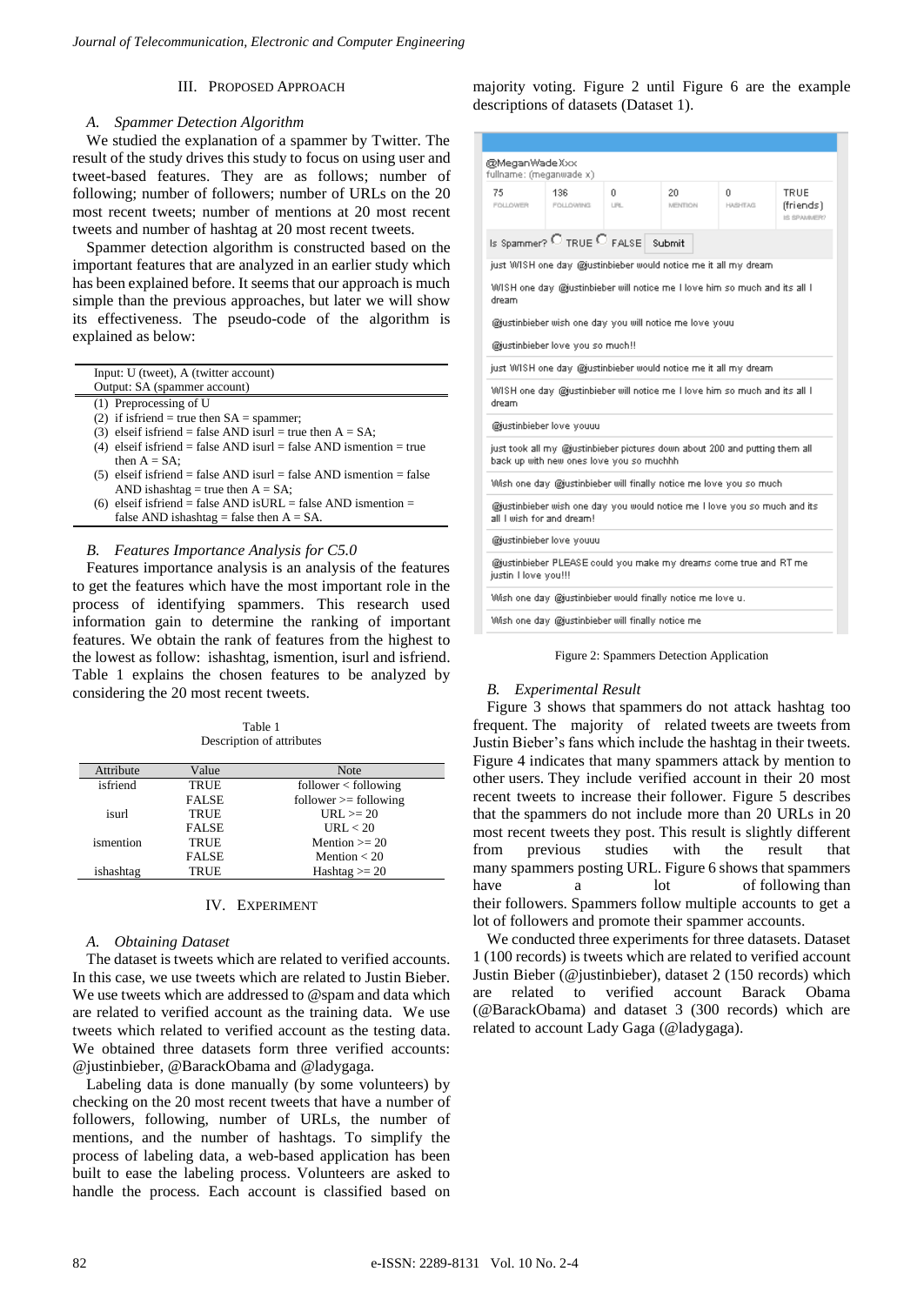

Figure 3: The distribution of ishashtag



Figure 4: The distribution of ismention



Figure 5: The distribution of URL



Figure 6: The distribution of isfriend

Table 3 is the detection result of the proposed approach and table 4 is the detection result of C5.0. In summary, the result of testing is explained in Table 5. The experimental results show that the proposed spammer detection returns more stable results comparing to C5.0. Overall, the scores are surpassing the scores of C5.0 except for the recall. Although the recall score of the proposed approach does not surpass all recall scores of C5.0, it returns stable high scores. These results show that the proposed approach, although it seems simpler than the other work, it shows promising approach.

Table 3 The result of the Proposed Spammer Detection

| Testing              | Actual     | Prediction<br>Spammer | Prediction<br>NonSpammer |
|----------------------|------------|-----------------------|--------------------------|
| Testing1             | Spammer    | 58                    |                          |
|                      | NonSpammer |                       | 31                       |
| Testing <sub>2</sub> | Spammer    | 84                    | 3                        |
|                      | NonSpammer | 18                    | 45                       |
| Testing3             | Spammer    | 175                   |                          |
|                      | NonSpammer | 15                    | 106                      |

Table 4 The result of C5.0

| Testing  | Actual     | Prediction<br>Spammer | Prediction<br>NonSpammer |
|----------|------------|-----------------------|--------------------------|
| Testing1 | Spammer    | 61                    | 39                       |
|          | NonSpammer |                       |                          |
| Testing2 | Spammer    | 86                    |                          |
|          | NonSpammer | 63                    |                          |
| Testing3 | Spammer    |                       | 179                      |
|          | NonSpammer |                       | 121                      |

Table 5

The Comparison of the result between the Proposed Spammer Detection and C5.0

| Method               | Testing<br>(1) | Accuracy | Recall | Precision | Error  |
|----------------------|----------------|----------|--------|-----------|--------|
| The                  | Τ1             | 0.89     | 0.95   | 0.878     | 0.11   |
| proposed             | T2             | 0.86     | 0.9655 | 0.8235    | 0.14   |
| Spammer<br>Detection | T <sub>3</sub> | 0.9367   | 0.9776 | 0.9210    | 0.63   |
|                      | T1             | 0.61     |        | 0.61      | 0.39   |
| C5.0                 | T2             | 0.573    | 0.988  | 0.577     | 0.4267 |
|                      | T3             | 0.4033   | 0      |           | 0.5967 |

## V. CONCLUSION AND FUTURE WORK

This study concludes that some features (number of followers, number of following, number of URL, number of mention, number of hashtags) can be used to determine the classification of spammer or non-spammer account. We proposed the new approach and overall it shows quite good scores compared to the scores of C5.0. The near future work is the study to use more diverse features. They are needed for investigating the other kinds of attacks on Twitter which are related to verified accounts.

#### ACKNOWLEDGMENT

Thanks to Fabricio Benevenuto for the advice and support.

### **REFERENCES**

- [1] N. Spirin, "Mutually Reinforcing Spam Detection on Twitter and Web," in 2010 VIII All-Russian scientific conference, pp. 1–7.
- [2] F. Benevenuto, G. Magno, T. Rodrigues, and V. Almeida, "Detecting spammers on Twitter," in 2010 Collaboration, electronic messaging, anti-abuse and spam conference (CEAS), pp. 12–22.
- [3] P. Analytics, "Twitter study," HYPERLINK, vol.1, no.1, pp. 1-13, 2009.
- [4] N. Pemmaraju, R. A. Mesa, N. S. Majhail, and M. A. Thompson, "The use and impact of Twitter at medical conferences: best practices and Twitter etiquette," in 2017 Seminars in hematology, pp. 184–188.
- [5] J. Song, S. Lee, and J. Kim, "Spam filtering in twitter using senderreceiver relationship," in 2011 Recent advances in intrusion detection, pp. 301–317.
- [6] C. Grier, K. Thomas, V. Paxson, and M. Zhang, "@spam: the underground on 140 characters or less," in 2010 Proceedings of the 17th ACM conference on Computer and communications security, pp. 27–37.